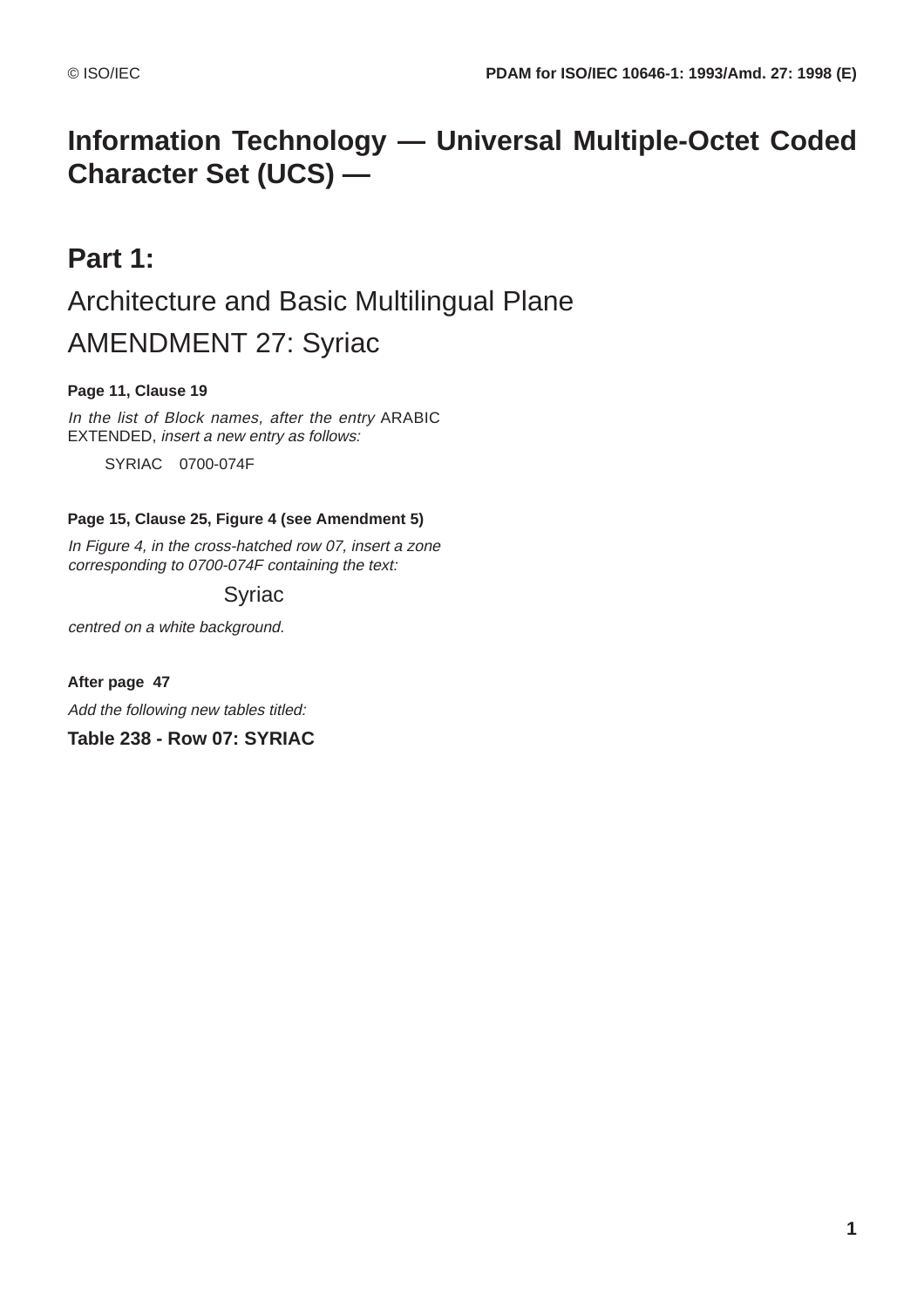|                | 070           | 071              | 072             | 073                                                                      | 074                                            |
|----------------|---------------|------------------|-----------------|--------------------------------------------------------------------------|------------------------------------------------|
| 0              | 000           | 016              | 032             | 048                                                                      | 064                                            |
| 1              | 001           | 017              | 033             | $\frac{2}{049}$                                                          | Ö,<br>065                                      |
| $\overline{2}$ | 002           | 018              | 034             |                                                                          | 066                                            |
| 3              | 003           | 019              | 035             | $\begin{array}{c}\n\bullet \\ \hline\n050 \\ \hline\n\end{array}$<br>051 | 067                                            |
| 4              | 004           | 020              | 036             | $\frac{6}{0.052}$                                                        | $rac{1}{068}$                                  |
| 5              | 005           | 021              | 037             | 053                                                                      | 069                                            |
| 6              | 006           | 022              | 038             | $\ddot{\cdot}$<br>054                                                    | $\frac{1}{070}$                                |
| 7              | 007           | <b>CD</b><br>023 | <u>О</u><br>039 | $rac{C}{055}$                                                            | 071                                            |
| 8              | 008           | C<br>024         | 040             | 056                                                                      | $\frac{1}{072}$                                |
| 9              | 009           | 025              | 041             | $\frac{1}{057}$                                                          | <b><i><b>HHK</b></i></b><br>073                |
| A              | ┻<br>٠<br>010 | 026              | 042             | فممهوره<br>058                                                           | $+$<br>فمسالح<br>074                           |
| Β              | 011           | 027              | 043             | $\frac{1}{059}$                                                          |                                                |
| C              | 012           | 028              | 044             | $rac{1}{\sqrt{2}}$                                                       | $rac{075}{5}$<br>076                           |
| D              | $+$<br>013    | 029              | 045             | 061                                                                      | $\bigodot$ <sub><math>\frac{2}{5}</math></sub> |
| Ε              | 014           | ∴.<br>030        | 046             | $\sum_{062}$                                                             | 078                                            |
| F              | SAM .<br>015  | 031              | 047             | -<br><br>063                                                             | 079                                            |

|  |  | TABLE 238 - Row 07: SYRIAC |
|--|--|----------------------------|
|  |  |                            |

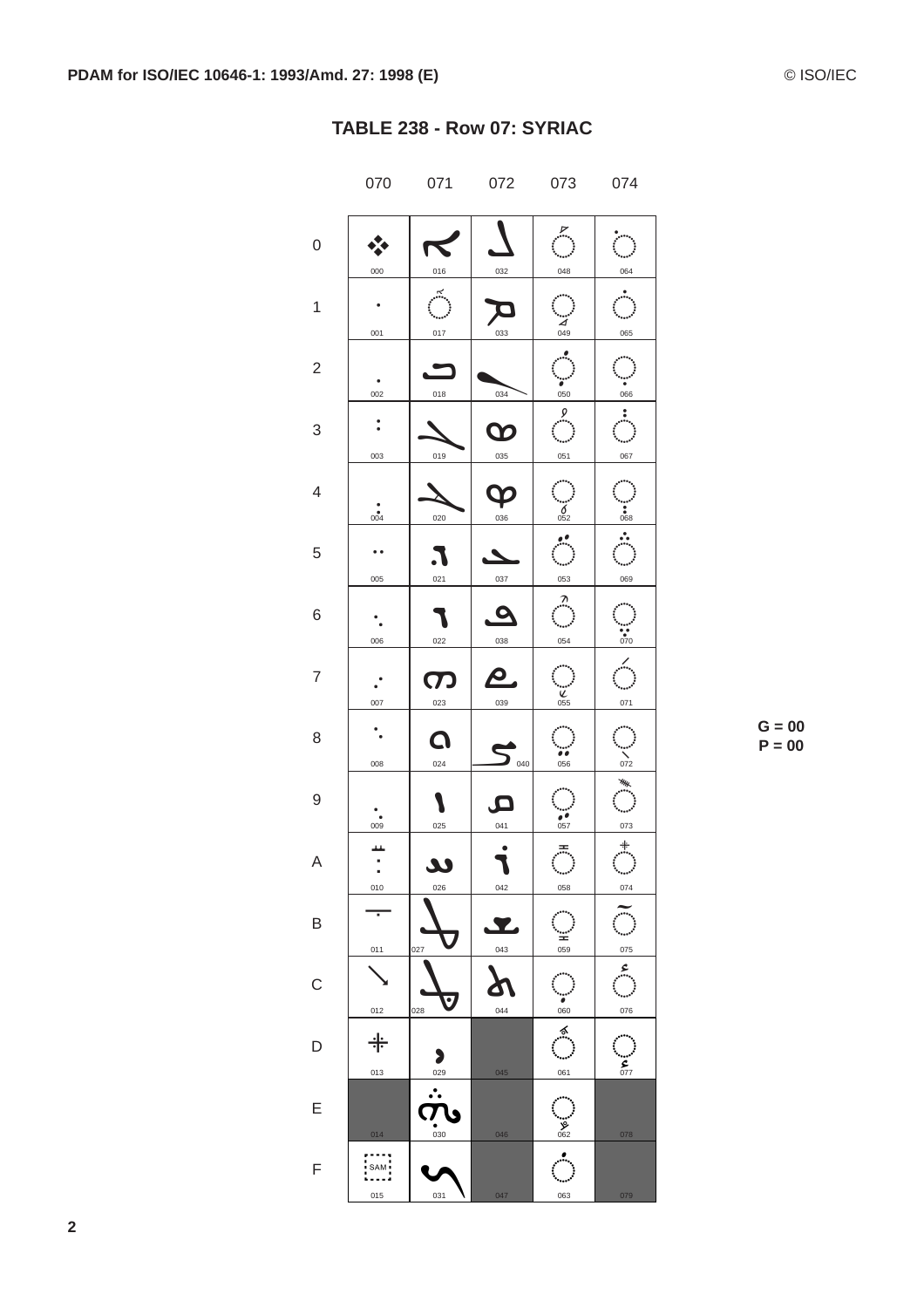## **TABLE 238 - Row 07: SYRIAC**

| dec                                                                                                                                                                                                                                                                                                                                                                                                                                                                                                                                                                          | hex                                                                                                                                                                                                                                                                                                                                                                                                                                                                                          | Name                                                                                                                                                                                                                                                                                                                                                                                                                                                                                                                                                                                                                                                                                                                                                                                                                                                                                                                                                                                                                                                                                                                                                                                                                                                                                                                                                                                                                                                                                                                                                                                                                                                                                                                                                                                                                                                                                                                                                                                                                                                                                                                                                                    | dec      | hex | Name                                                                                                                                                                                                                                                                                                                                                                                                                                             |
|------------------------------------------------------------------------------------------------------------------------------------------------------------------------------------------------------------------------------------------------------------------------------------------------------------------------------------------------------------------------------------------------------------------------------------------------------------------------------------------------------------------------------------------------------------------------------|----------------------------------------------------------------------------------------------------------------------------------------------------------------------------------------------------------------------------------------------------------------------------------------------------------------------------------------------------------------------------------------------------------------------------------------------------------------------------------------------|-------------------------------------------------------------------------------------------------------------------------------------------------------------------------------------------------------------------------------------------------------------------------------------------------------------------------------------------------------------------------------------------------------------------------------------------------------------------------------------------------------------------------------------------------------------------------------------------------------------------------------------------------------------------------------------------------------------------------------------------------------------------------------------------------------------------------------------------------------------------------------------------------------------------------------------------------------------------------------------------------------------------------------------------------------------------------------------------------------------------------------------------------------------------------------------------------------------------------------------------------------------------------------------------------------------------------------------------------------------------------------------------------------------------------------------------------------------------------------------------------------------------------------------------------------------------------------------------------------------------------------------------------------------------------------------------------------------------------------------------------------------------------------------------------------------------------------------------------------------------------------------------------------------------------------------------------------------------------------------------------------------------------------------------------------------------------------------------------------------------------------------------------------------------------|----------|-----|--------------------------------------------------------------------------------------------------------------------------------------------------------------------------------------------------------------------------------------------------------------------------------------------------------------------------------------------------------------------------------------------------------------------------------------------------|
| 000<br>001<br>002<br>003<br>004<br>005<br>006<br>007<br>008<br>009<br>010<br>011<br>012<br>013<br>014<br>015<br>016<br>017<br>018<br>019<br>020<br>021<br>022<br>023<br>024<br>025<br>026<br>027<br>028<br>029<br>030<br>031<br>032<br>033<br>034<br>035<br>036<br>037<br>038<br>039<br>040<br>041<br>042<br>043<br>044<br>045<br>046<br>047<br>048<br>049<br>050<br>051<br>052<br>053<br>054<br>055<br>056<br>057<br>058<br>059<br>060<br>061<br>062<br>063<br>064<br>065<br>066<br>067<br>068<br>069<br>070<br>071<br>072<br>073<br>074<br>075<br>076<br>077<br>078<br>079 | 00<br>01<br>02<br>03<br>04<br>05<br>06<br>07<br>08<br>09<br>0A<br>0B<br>0C<br>0D<br>0E<br>0F<br>10<br>11<br>12<br>13<br>14<br>15<br>16<br>17<br>18<br>19<br>1A<br>1B<br>1C<br>1D<br>1E<br>1F<br>20<br>21<br>22<br>23<br>24<br>25<br>26<br>27<br>28<br>29<br>2A<br>2B<br>2C<br>2D<br>2E<br>2F<br>30<br>31<br>32<br>33<br>34<br>35<br>36<br>37<br>38<br>39<br>3A<br>3B<br>3C<br>3D<br>3E<br>3F<br>40<br>41<br>42<br>43<br>44<br>45<br>46<br>47<br>48<br>49<br>4A<br>4B<br>4C<br>4D<br>4E<br>4F | SYRIAC END OF PARAGRAPH<br>SYRIAC SUPRALINEAR FULL STOP<br>SYRIAC SUBLINEAR FULL STOP<br>SYRIAC SUPRALINEAR COLON<br>SYRIAC SUBLINEAR COLON<br>SYRIAC HORIZONTAL COLON<br>SYRIAC COLON SKEWED LEFT<br>SYRIAC COLON SKEWED RIGHT<br>SYRIAC COLON SUPRALINEAR SKEWED LEFT<br>SYRIAC COLON SUBLINEAR SKEWED RIGHT<br>SYRIAC CONTRACTION<br>SYRIAC HARKLEAN OBELUS<br>SYRIAC HARKLEAN METOBELOS<br>SYRIAC HARKLEAN ASTERISCUS<br>(This position shall not be used)<br>SYRIAC ABBREVIATION MARK<br>SYRIAC LETTER ALAPH<br>SYRIAC LETTER SUPERSCRIPT ALAPH<br>SYRIAC LETTER BETH<br>SYRIAC LETTER GAMAL<br>SYRIAC LETTER GAMAL GARSHUNI<br>SYRIAC LETTER DALATH<br>SYRIAC LETTER DOTLESS DALATH RISH<br>SYRIAC LETTER HE<br>SYRIAC LETTER WAW<br>SYRIAC LETTER ZAIN<br>SYRIAC LETTER HETH<br>SYRIAC LETTER TETH<br>SYRIAC LETTER TETH GARSHUNI<br>SYRIAC LETTER YUDH<br>SYRIAC LETTER YUDH HE<br>SYRIAC LETTER KAPH<br>SYRIAC LETTER LAMADH<br>SYRIAC LETTER MIM<br>SYRIAC LETTER NUN<br>SYRIAC LETTER SEMKATH<br>SYRIAC LETTER FINAL SEMKATH<br>SYRIAC LETTER E<br>SYRIAC LETTER PE<br>SYRIAC LETTER REVERSED PE<br>SYRIAC LETTER SADHE<br>SYRIAC LETTER QAPH<br>SYRIAC LETTER RISH<br>SYRIAC LETTER SHIN<br>SYRIAC LETTER TAW<br>(This position shall not be used)<br>(This position shall not be used)<br>(This position shall not be used)<br>SYRIAC PTHAHA ABOVE<br>SYRIAC PTHAHA BELOW<br>SYRIAC PTHAHA DOTTED<br>SYRIAC ZQAPHA ABOVE<br>SYRIAC ZQAPHA BELOW<br>SYRIAC ZQAPHA DOTTED<br>SYRIAC RBASA ABOVE<br>SYRIAC RBASA BELOW<br>SYRIAC ZLAMA HORIZONTAL<br>SYRIAC ZLAMA ANGULAR<br>SYRIAC HBASA ABOVE<br>SYRIAC HBASA BELOW<br>SYRIAC HBASA-ESASA DOTTED<br>SYRIAC ESASA ABOVE<br>SYRIAC ESASA BELOW<br><b>SYRIAC RWAHA</b><br>SYRIAC FEMININE DOT<br>SYRIAC QUSHSHAYA<br>SYRIAC RUKKAKHA<br>SYRIAC TWO VERTICAL DOTS ABOVE<br>SYRIAC TWO VERTICAL DOTS BELOW<br>SYRIAC THREE DOTS ABOVE<br>SYRIAC THREE DOTS BELOW<br>SYRIAC OBLIQUE LINE ABOVE<br>SYRIAC OBLIQUE LINE BELOW<br><b>SYRIAC MUSIC</b><br>SYRIAC BARREKH<br><b>MADDAH ABOVE</b><br><b>HAMZA ABOVE</b><br><b>HAMZA BELOW</b><br>(This position shall not be used)<br>(This position shall not be used) |          |     | Editor's note: The character names at<br>positions 01, 02, 24, and 3C have been<br>adjusted for consistency with existing<br>character names in ISO/IEC 10646-1, and<br>differ slightly from those in the Working<br>Draft. The script identifier SYRIAC has<br>intentionally not been included in the<br>character names at positions 4B, 4C, and<br>4D, since these characters could also be<br>used in conjunction with ARABIC<br>characters. |
| Group 00                                                                                                                                                                                                                                                                                                                                                                                                                                                                                                                                                                     |                                                                                                                                                                                                                                                                                                                                                                                                                                                                                              |                                                                                                                                                                                                                                                                                                                                                                                                                                                                                                                                                                                                                                                                                                                                                                                                                                                                                                                                                                                                                                                                                                                                                                                                                                                                                                                                                                                                                                                                                                                                                                                                                                                                                                                                                                                                                                                                                                                                                                                                                                                                                                                                                                         | Plane 00 |     | <b>Row 07</b>                                                                                                                                                                                                                                                                                                                                                                                                                                    |